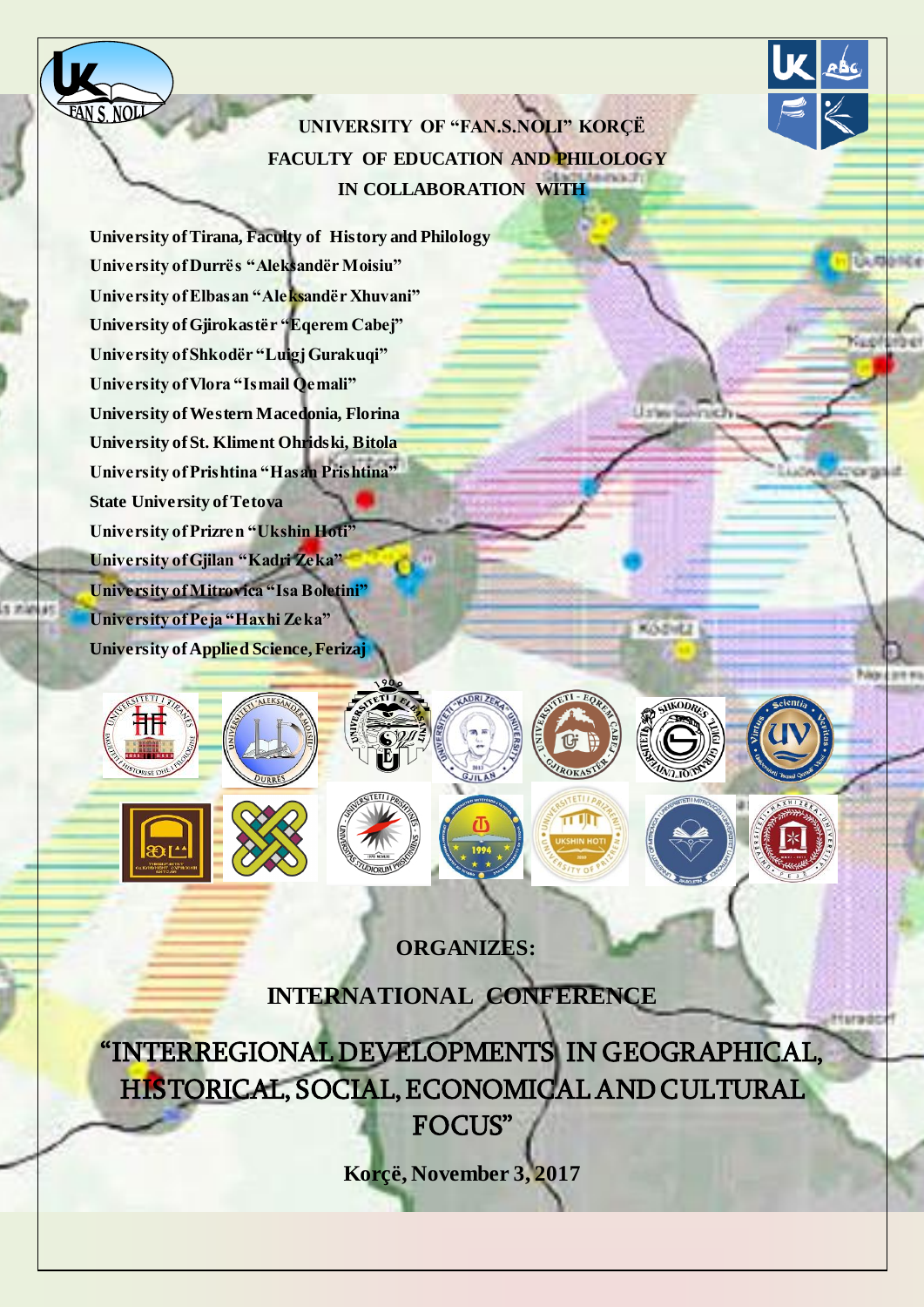The Faculty of Education and Philology organizes the International Conference "*INTERREGIONAL DEVELOPMENTS IN GEOGRAPHICAL, HISTORICAL, SOCIAL, ECONOMICAL AND CULTURAL FOCUS INTERREGIONAL DEVELOPMENTS IN GEOGRAPHICAL, HISTORICAL, SOCIAL, ECONOMICAL AND CULTURAL FOCUS* in order to enhance and promote academic dialogue on issues related to interregional development analysed from different perspectives of various study area encouraging neccessary and significant colaboration with neighboring countries.

Kulo

Cs'2

Hurado

LE schus

KOZHU

Troogast 7

## *CONFERENCE TOPICS*

- *1. GEOGRAPHY*
- *2. HISTORY*
- *3. ARCHEOLOGY*
- *4. NATURAL AND CULTURAL HERITAGE*

Kulintech 6

- *5. ECONOMY*
- *6. TOURISM*
- *7. SOCIOLOGY*
- *8. CULTURE*
- *9. EDUCATION*
- *10. INTERNATIONAL RELATIONS*

### **The official conference language:**

Full papers may be submitted in Albanian or English language.

### **The conference includes:**

- **The conference folder**
- **The book of abstacts**
- *The certificate of participation*
- *Full paper publication on "Vjetari " of Faculty of Edcation and Philolgy - (ISSN: 2078 - 7111)*
- *Coffee breaks*

## **Important dates**

- 1. Conference day **NOVEMBER 3, 2017**
- 2. Abstract submission **SEPTEMBER 30, 2017**
- 3. Notification of acceptance : **OCTOBER 15, 2017**
- 4. Conference programme notification : **OCTOBER 25, 2017**
- 5. Full paper admission : after the conference

Abstract and full paper can be sent to the conference email: **konference\_nderkombetare@yahoo.com**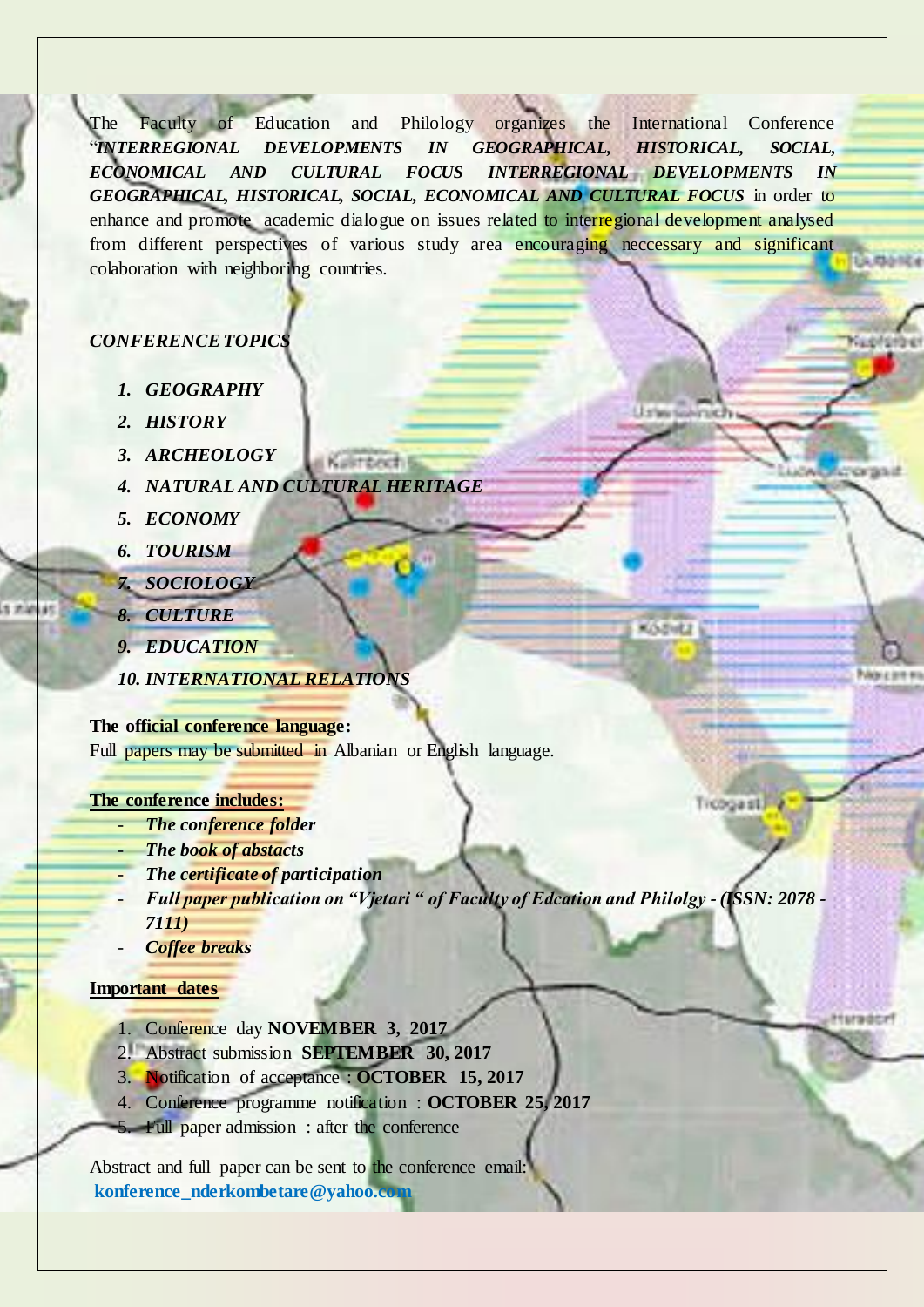## **SCIENTIFIC COMMITTE**

- **Prof. dr. Ali Jashari (Universiteti i Korçës)**
- **Prof.as.dr. Pavllo Cicko (Universiteti i Korçës)**
- **Prof.as.dr. Irena Nikaj (Universiteti i Korçës)**
- **Prof.as.dr. Gjergji Mero (Universiteti i Korçës)**
- **Prof. Emeritus Skënder Aliu (Universiteti i Korçës)**
- **Prof.as.dr. Frederik Cucllari (Universiteti i Korçës)**
- **Prof.as.dr. Stella Zoto (Universiteti i Korçës)**
- **Prof. dr. Valentina Duka (Universiteti i Tiranës)**
- **Prof. dr. Sabri Laçi (Universiteti i Tiranës)**
- **Prof. dr. Romeo Hanxhari (Universiteti i Tiranës)**
- **Prof.dr. Roland Gjini (Universiteti i Elbasanit)**
- **Prof.as.dr. Nevila Dibra (Universiteti i Shkodrës)**
- **Prof.as.dr. Valbona Duri (Universiteti i Gjirokastrës)**
- **Prof.as.dr. Aleks Trushaj (Universiteti i Vlorës)**
- **Prof.as.dr. Jani Sota (Universiteti i Durrësit)**
- **Prof. Charalambos Lemonidis** (**University of Western Macedonia, Florina)**

StadtMeinaufr

**Listen** 

KOZHU

Troogasti y

ora

Hurado

- **Phd. Sophia Iliadou Tahou (University of Western Macedonia, Florina)**
- **Phd. Valentina Gulevska (University of St. Kliment Ohridski, Bitola)**
- **Prof. as. dr. Linditë Sejdiu Rugova (Universiteti i Prishtinës)**
- **Prof. dr. Gëzim Xhaferi (Universiteti i Tetovës)**
- **Prof.as.dr. Isuf Lushi (Universiteti i Prizrenit)**
- **Prof.dr. Naser Peci (Universiteti i Mitrovicës)**
- **Prof. as. dr. Bajram Kosumi (Universiteti i Gjilanit)**
- **Prof.as.dr. Nexhdet Shala (Universiteti i Pejës)**
- **Prof.dr. Agron Bajraktari (Universiteti i Ferizajt)**

# **ORGANIZING COMMITTE**

- **Prof.as.dr. Bashkim Jahollari**
- **Phd. Metin Venxha**
- **Dr. Edlira Menkshi**
- **Dr. Albina Pajo**
- **Dr. Alba Kreka, Conference Coordinator**